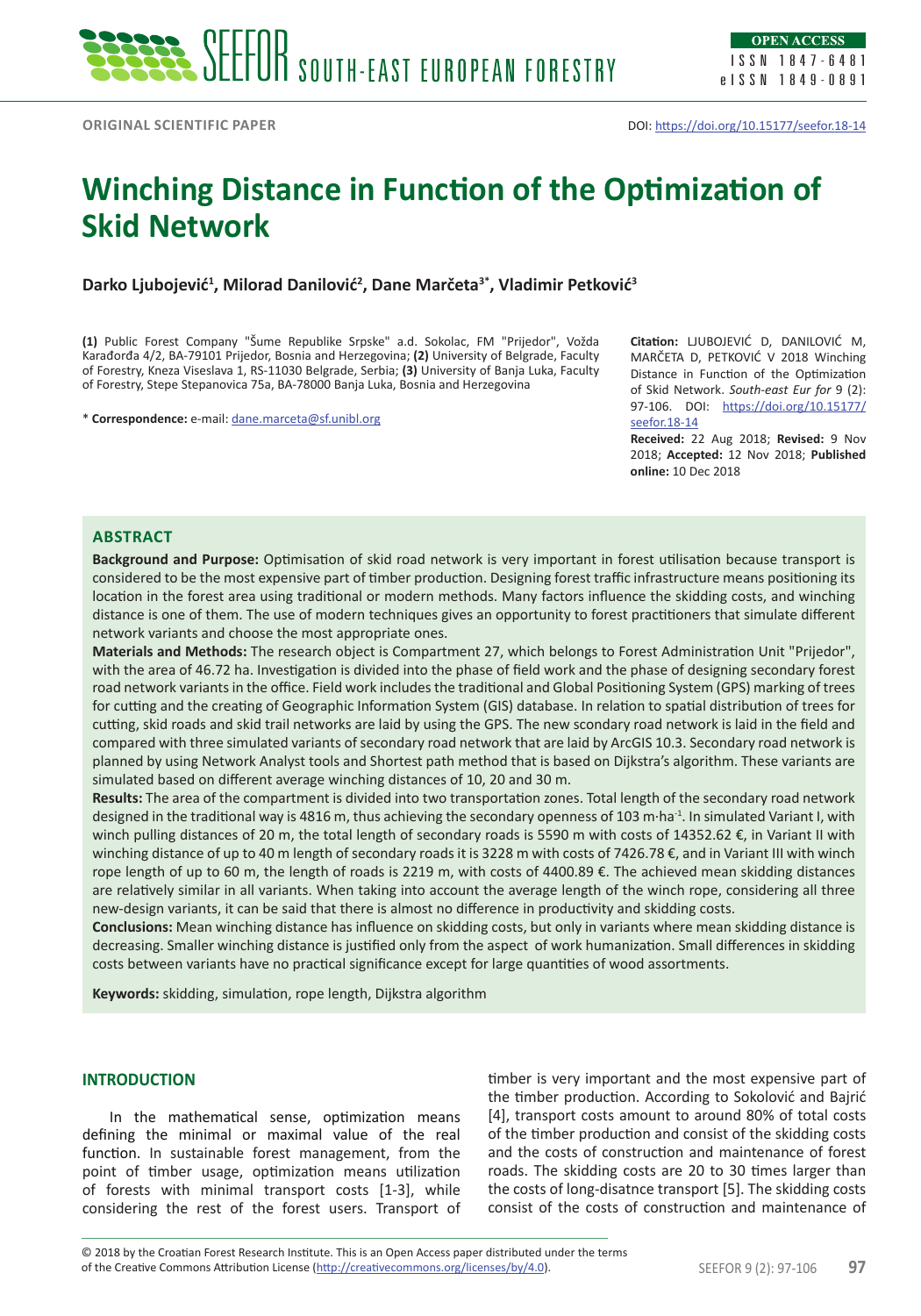secondary forest roads and the unit costs of skidding. Secondary forest roads consists of skid roads and skid trails. Skid roads are constructed by excavation of soil with dozers or excavators. For the protection of skid road surface from erosion water bars are used, which are built diagonally over the skid road surface. Roadbed width of skid roads is 3.5 m. Longitudinal grade of skid road should be 16% in order to protect the road from erosion of its surface, while skid road gradient should not exceed 30%, especially when skidding uphill [6, 7]. Skid trails are not specially constructed, but only after they are designed all trees from the route of the skid trail are cut [5, 8, 9]. They make a forest temporarily accessible and they are used for the extraction of timber from the harvesting area to the landing on the forest road. Also, they do not exempt from the productive forest area. The most common way of timber extraction in Europe, and particularly in Bosnia and Herzegovina (BIH), is ground skidding with wheel skidders [10, 11].

The optimization of a secondary forest road network is very hard to present as mathematical or forest management problem. Dependence of the density of skid roads or other types of secondary forest roads on forest management can be observed as the targeted optimum. The density of secondary roads ranges from 100 to 200  $m \cdot ha^{-1}$  in BIH [5], depending on the forest management system which is applied for a certain category of forests. According to Rebula [12], secondary forest openness or needed density of skid roads and skid trails in young stands is around 250-300 m $\cdot$ ha $^{-1}$ , but in older stands, where trees are much more distant from one another, density is only 100-180 m $\cdot$ ha $^{-1}$ . In Slovenia the maximum allowable density of secondary forest roads depends of terrain configuration and amounts to 180 m·ha<sup>-1</sup> for karst terrain, 150 m·ha<sup>-1</sup> for hilly terrain, and 130 m m·ha<sup>-1</sup> for mountainous terrain [13]. Pičman [14] stated that for hillymountainous areas 200 m $\cdot$ ha<sup>-1</sup> represent good openness. In selective stands of Gorski Kotar the density of skid network is 150 m·ha-1 [15].

That task depends on the optimal density and spatial layout of forest roads, and the intensity of harvesting. Optimal density and spatial layout of forest roads influence relative forest accessibility, whose result is the defining of inaccessible forest areas. Relative forest accessibility depends on geometrical skidding distance. Also, the spatial layout of forest roads and terrain conditions defines the position of landings for timber. The intensity of harvesting depends on the number of marked trees and their quality. The extraction of timber is usually planned based on the assumption that timber is evenly distributed over the forest area, but as modern technologies are more widespread, tree marking by Global Positioning System (GPS) enables the planning of timber extraction based on the accurate position of marked trees [16].

Optimization of a secondary forest road network includes the designing of new skid roads and skid trails in parts of the compartment which are not accessible enough from the point of the extraction of marked trees. The design of secondary road network can be approached based on a traditional terrain job and vector or raster method [17]. The second and third approach of designing secondary roads are advanced methods based on using Geographic Information System (GIS) analysis.

Designing forest traffic infrastructure includes positioning of its location in the forest area by traditional or modern methods [18]. Traditional approach of designing a network of forest roads includes two different types of road network based on terrain conditions. It is recommended to use perpendicular secondary network on flat terrain and for the main parameter to be spacing. In steep terrain, the strategy of designing primary and secondary forest roads is based on defining the location of points which forest road or its segment has to connect. At this stage, forest road designing does not consider variability of forest stand conditions and harvesting technologies [19]. The modern approach of designing primary and secondary forest road networks consists of the vector, raster or graphic way of determination of forest road location [17, 20].

Vector approach is based on a computer algorithm which generates road networks from different factors that influence road designing. This method includes a sensitive analysis of affecting factors such as: total length of roads, the percentage of landings, slope, and horizontal and vertical alignment. This method improves the manual method of forest road designing, and it is suitable for strategic planning of forest road location [16].

Stückelberger *et al.* [21] developed an improved model of optimization of primary and secondary forest road network location based on connectivity of terminal points with shortest paths which were based on minimal transportation costs. Determination of shortest paths is carried out by using Dijkstra algorithm. These terminal points and links between them make a wire diagram. This model can determine suitable and the most cost-effective locations for forest roads in steep terrain.

Optimization of forest road location is carried out by heuristic algorithm, which should determine the most cost-effective location of forest roads for timber harvesting and the costs of production, skidding, construction and maintenance of forest roads. This method developed a tree-shape network of forest traffic infrastructure which evenly covers the forest area. It defines the variable costs as the unit skidding costs, while the fixed costs represent the costs of forest road construction and maintenance. Apart from information on the volume of timber in harvesting units, skidding and road network, and the landings by forest road or the saw mills, planning of forest road networks depends on terrain conditions such as slope and hydrology [23].

Najafi and Richards [24] have planned primary and secondary forest road network on the basis of minimal transportation costs, which provides cutting and transport activities by Mixed Integer Programming (MIP) method. Transportation costs were defined by the costs of construction and maintenance which were calculated based on segment length, terrain conditions, road standard, traffic volume and unit skidding costs. This research was based on the determination of cutting sites as points which will be connected with the least cost paths. Planning of primary forest road network was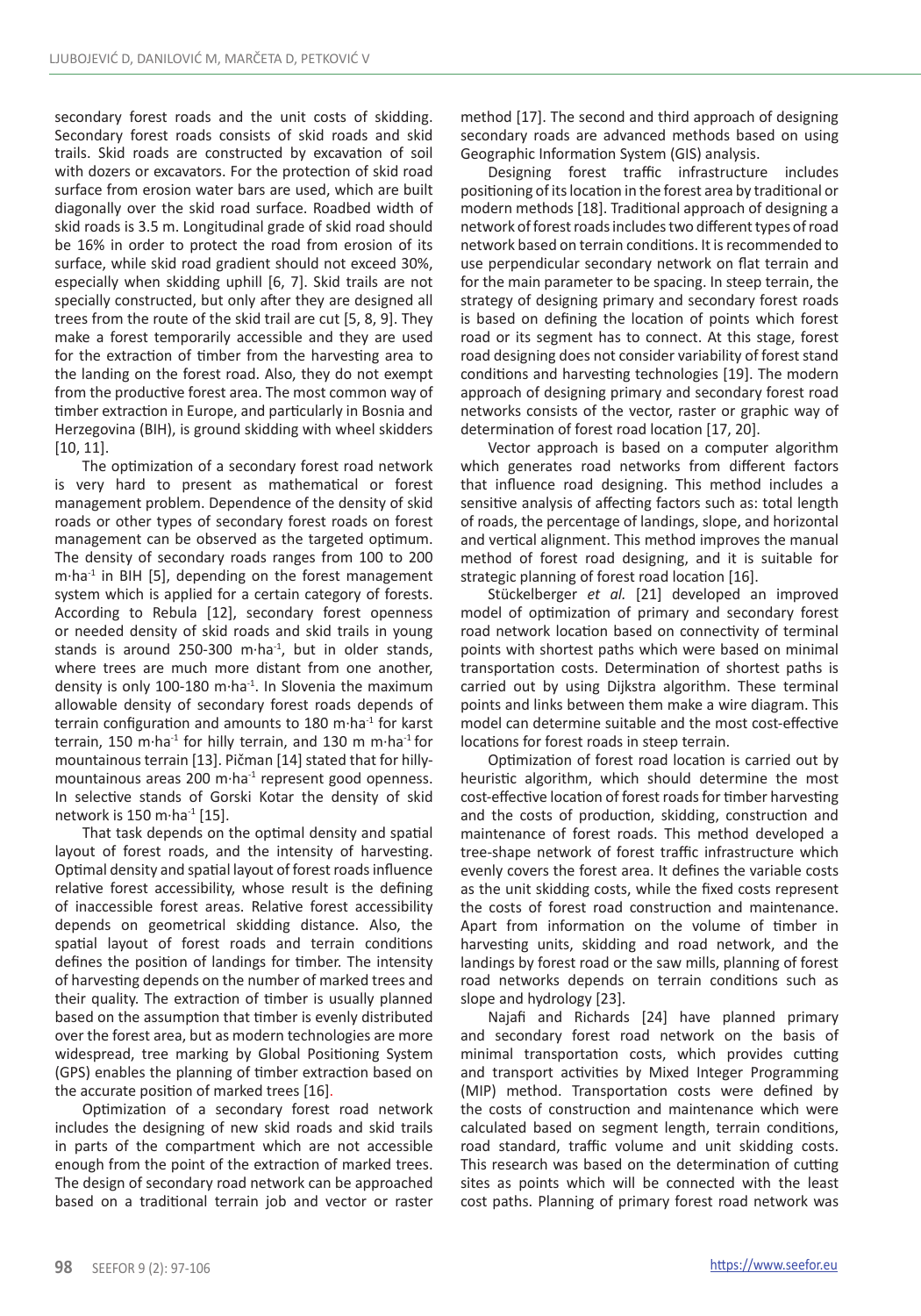carried out by NETWORK 2000 software based on routes with minimal timber harvesting and extraction costs, for timber transport from harvest units to the sawmills or the market on the basis of the given link and sale data. These routes will be used for timber harvesting. Link data consist of information on primary forest road network, and fixed and variable costs. Sale data include information on timber harvesting units, timber destinations, volume and production year [25]. Suitability of forest area for construction of forest roads was determined on the basis of three influential factors: slope, soil and hydrology. Maps of these factors were divided into three categories which have high, moderate and low influence on construction costs of forest roads. The influence of these factors on the construction costs of forest roads was obtained on the basis of the experience of forest experts. The weight of slope is 0.63, for soil it is 0.29 and for hydrology 0.08. The designing of forest roads was conducted by PEGGER extension of ArcView, and it produced 9 alternatives [26].

Heinimann [19] has applied an optimal road strategy with a comprehensive spatial and statistical analysis of terrain and stand conditions of forest area and harvesting technology. Optimal road strategy depends on the definition of points which the forest road should connect. These points are cutting sites (compartments) from which timber should be transported with a skidder or cable yarder to landings on the forest road. They define timber volume, i.e. stand conditions of a forest area. Then, its strategy depends on the analysis of terrain conditions based on earlier field research, or the conditions derived from the Digital Terrain Model (DTM) or airborne Light Detection And Ranging (LiDAR) system.

Parsakhoo and Lotafalian [17] optimized skid road or trail network on the basis of the position of future landings and forest roads within the forest area by using weighted-graph optimization algorithm. This algorithm is based on minimization of skidding costs and construction costs of the forest road. The skidding costs showed optimal position of landings and optimal spatial layout of future forest roads. The construction costs of forest roads depend on their length and longitudinal grade, as well as terrain slope. The future landings are shown as points of cell size of DTM, and they are placed on the terrain with a slope of up to 10%. The future forest roads are presented as the links between points with maximum length of 75 m. The link connects the point with eight adjacent points, i.e. future landings.

The networks of the secondary forest road differ according to the winching distance which is achievable in certain terrain characteristics from the point of timber production costs. Winching is the phase of work in the roundwood extraction, or more precisely, in the skidding of roundwood. The most common way of roundwood extraction in BIH is skidding with wheel skidders [11]. In Croatia, wood bunching and extraction is performed by skidders equiped with one-drum or double-drum winches [27]. Bembenek *et al.* [28] showed that, during extration with tractors, the mean overal operational productivity was 30.05  $m^3 \cdot h^{-1}$ , with an average od 1.8  $m^3$  of wood obtained from trees. Sabo and Poršinsky [29] established 11.6  $m<sup>3</sup>·h<sup>-1</sup>$  achived by Timberjack 240C in a mountainous fir stand where the volume per mean marked tree was 3.9 m<sup>3</sup>, while by using a LKT 81T cable skidder in mountain conditions in an 82 year old fir stand productivity can reach 7.15 m3 ·h-1 [30].

The cost of winching and the total cost of roundwood production is lower with the reduction of winching distance, while winching productivity is higher. The reduction of winching distance requires an increase of the length and density of secondary forest road network.

The aim of this paper is to define the most appropriate network of secondary forest roads. The results of this investigation should show that it is possible to completely replace the methods used so far with those based on heuristic algorithms integrated into ArcGIS platform, as well as that the analysis of secondary forest road network, especially from the point of different winch rope length (winching distance), could lead to reduced costs. These tasks are the result of the assumption that with changes in winching distances in the unique distribution of trees marked for cutting, skidding costs will differ. Within this assumption, changing winch rope length will lead to changes in skid network density. Smaller winch rope length consequently causes larger density of secondary roads in the compartment and vice versa.

## **MATERIALS AND METHODS**

#### **Study Area**

The research object is Compartment 27, which belongs to Forest Administration Unit "Prijedor". It is located between the latitude of 16°52′4.612″ and 16°52′42.153″ and the longitude of 45°3′42.255″ and 45°4′16.017″ (Figure 1). The area belongs to moderate continental climate. The area of Compartment 27 is 46.72 ha and it is covered by forests of beech and fir. Management system is group selection. Total volume per ha amounts to 365.94  $m^3 \cdot h^{-1}$ , while volume increment is 8.34  $m<sup>3</sup>·h<sup>-1</sup>$ . The cutting of marked trees is carried out by the assortment harvesting method.

#### **Measurements**

Investigation is divided into two phases, field work and the designing of secondary road network variants in the office. Field work includes traditional and GPS marking of trees for cutting (Figure 2) and creating a GIS database that contains tree species, Diameter at Breast Height (DBH) of trees, technical class of marked trees, volume of marked trees, volume of roundwood and the group to which a marked tree belongs. Volume of roundwood of marked trees is obtained from assortment tables based on total wood volume, tree species, technical class and DBH class [31]. Technical classes are determined by guidelines defined in Drinic *et al.* [31].

In relation to the spatial distribution of trees for cutting, skid road and skid trail network is laid using the GPS device. Routes are imported in the ArcGIS database, where they are assigned with numbers from 1 to n and their length. The aim of this investigation is related to the cost of secondary road network construction and the skidding cost. For the determination of mean winching and skidding distance the volume of roundwood is used.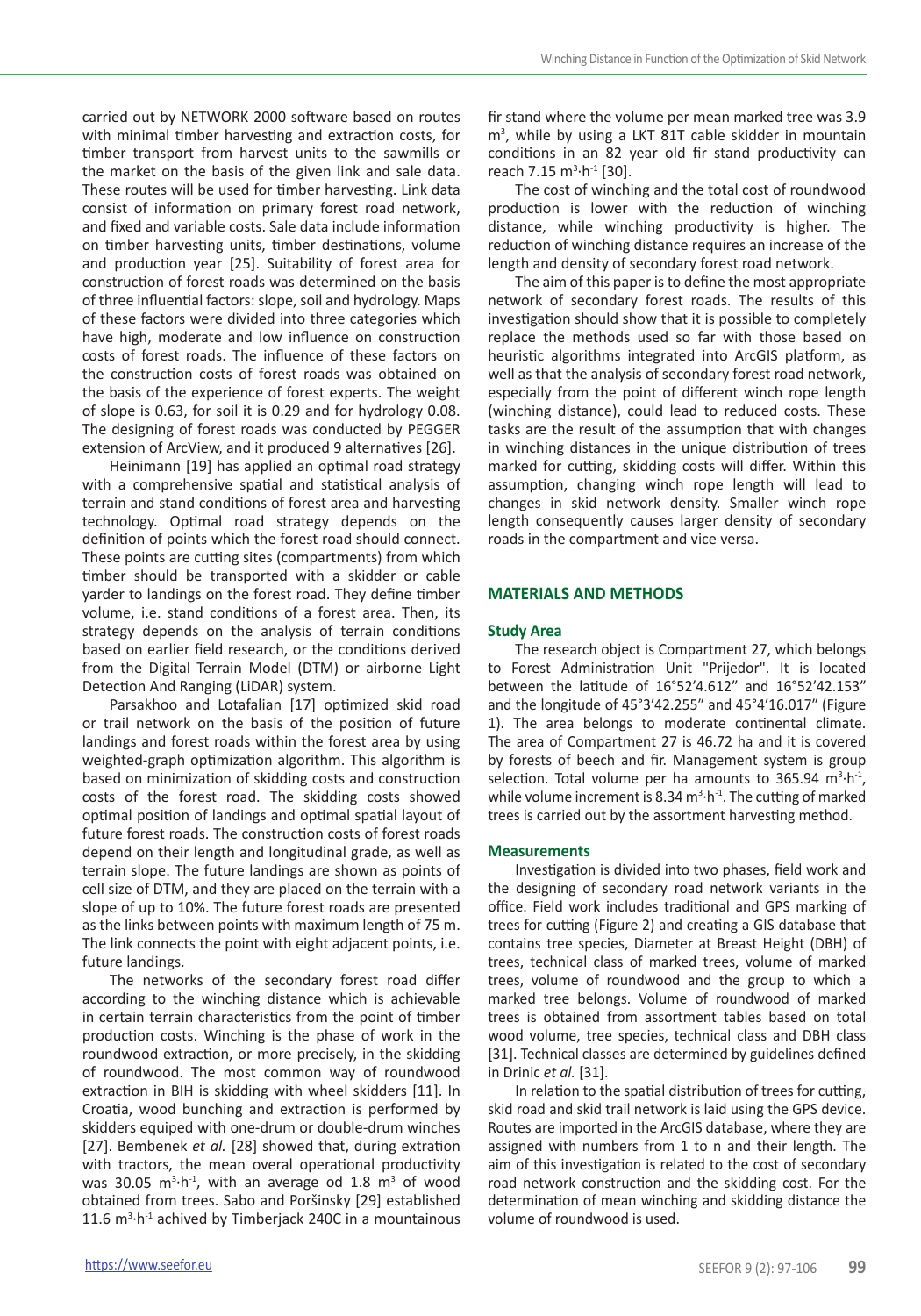

**FIGURE 1.** Area of research.



**FIGURE 2.** Position of marked trees in the investigated compartment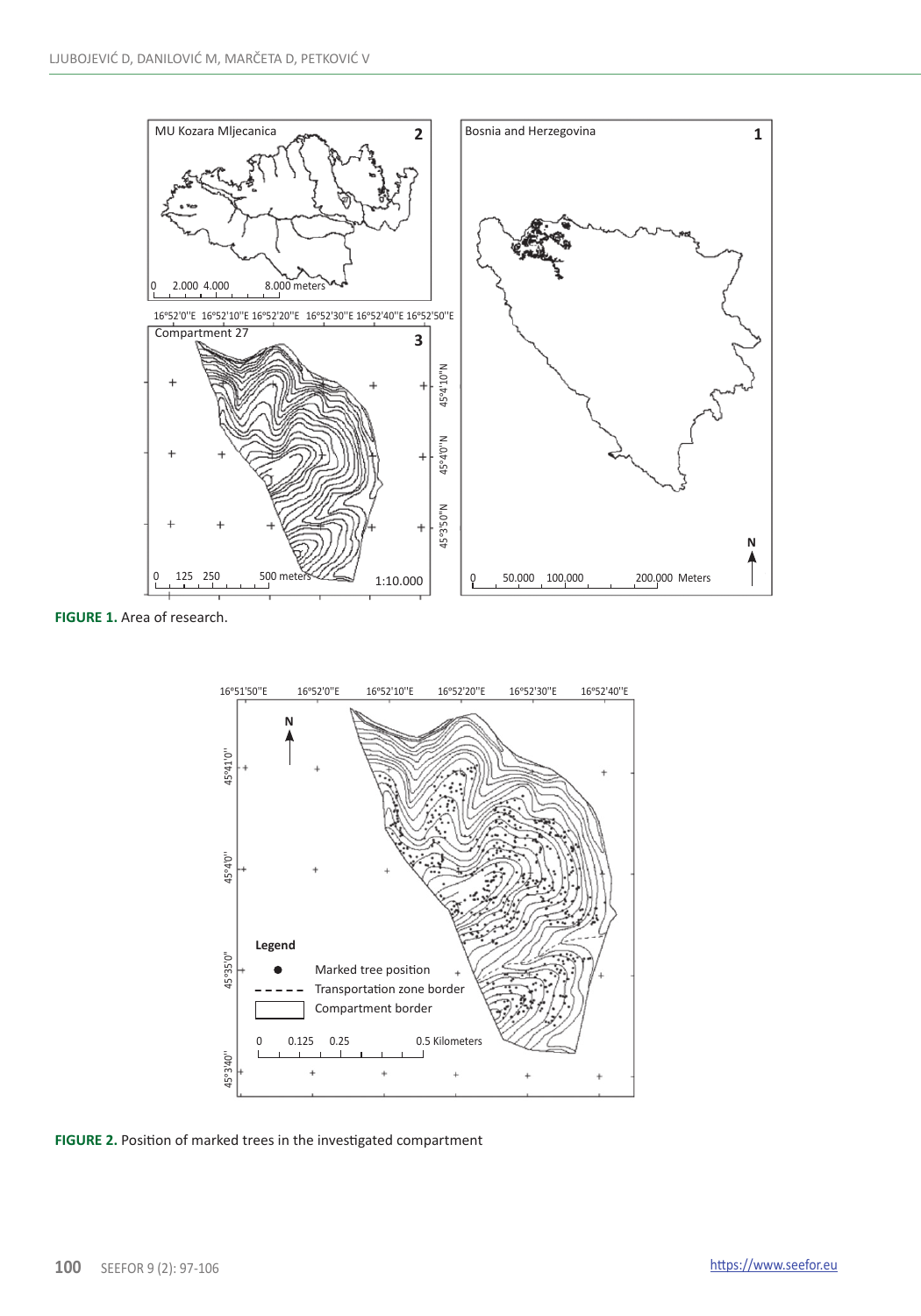The unit cost of the construction of skid roads is determined on the basis of bulldozer productivity of 0.0475 h·m<sup>-3</sup> and its labor cost of 35.90 €·m<sup>-3</sup>, thus amounting to 1.71  $€·m<sup>-3</sup>$  of soil [9]. Total cost of the construction of skid roads is the product of unit cost of the construction and the volume of earthwork. The volume of earthwork is determined on the basis of terrain slope at the station points of the skid road, which are laid at each 50 m of the road, and length of the skid road (Figure 3).

## **Calculation of Average Skidding Distance and the Costs of Wood Skidding**

Winching distance is obtained by spatial analysis tools. Path distance tool is used to make a 3D raster of distance in the whole compartment, from each part of the secondary forest road network, and each marked tree is assigned a distance by the extract tool. On the basis of the distance of marked trees their affiliation is determined by a certain part of secondary forest road network, while the winching distance is calculated by Equation 1:

$$
Sd_w = \frac{\sum L_{iw} \cdot V_i}{\sum V_i} \quad (m)
$$
 (1)

where: Sd<sub>w</sub> - average winching distance, L<sub>w</sub> - length of each winching,  $V_i$  - volume of winched roundwood.

Average skidding distance is defined as weighted average distance of all marked trees from skid roads or trails. For this task, Locate Feature Along Routes tool is used. Secondary forest road network is divided into gravitation zones. Gravitation zones include the parts of network leading to one landing, and skidding distance of the marked trees is determined between them and the landing (Equation 2):

$$
Sd = \frac{\sum Li \cdot V_i}{\sum V_i} \quad (m)
$$
 (2)

where: Sd - average skidding distance, L<sub>i</sub> - length of skid road/trail, V<sub>i</sub> - volume of skidded roundwood.



**FIGURE 3.** Cross section of the skid road.



**FIGURE 4.** Diagram of productivity for different winching and skidding distances.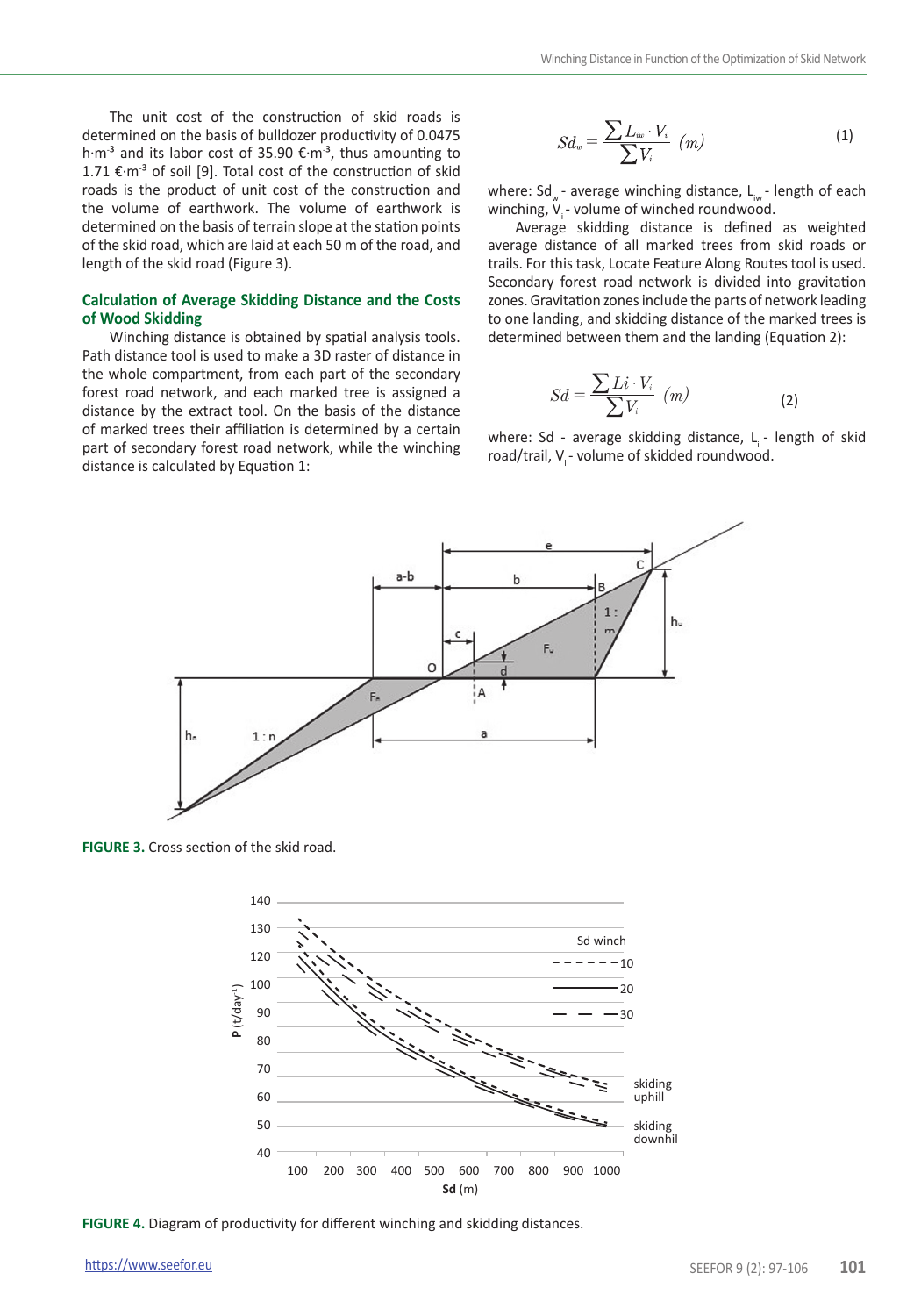Determining of average skidding distances in this way is adapted to the application of the technical norms for wood skidding which are part of the Tables of Technical Standards in forest exploitation [32] (Figure 4).

According to these tables, the skidding costs are determined by the average skidding distance to the individual landings or for the entire compartment, whereby differences in productivity are the result of mean skidding distance, mean winching distance and skidding direction. In order to calculate work productivity, the tables for medium heavy articulated skidders were used in the dry to wet conditions of the soil and for skidding downhill or uphill. The average diameter of the marked tree is 51 cm and consequently the entry into the table used is the average piece volume of 1.00  $m^3$ . As the performance rate was given in t $\cdot$ day<sup>-1</sup>, the transformation in  $m<sup>3</sup>$ ·day<sup>-1</sup> was performed using the ratio of 1:1.25 for fresh softwood and 1:1 for fresh beech.

#### **Designing of Secondary Forest Road Network Variants**

In this investigation the new secondary road network is laid in the field and it is compared with three simulated variants of secondary network that are laid by ArcGIS 10.3. These variants are based on different average winching distances of 10, 20 and 30 m.

Secondary forest road network is planned by using Network Analyst tools and Shortest Path method of the ArcGIS 10.3 software. The last method is based on Dijkstra's algorithm. Dijkstra′s algorithm provides the shortest paths from a node to each of the other nodes of the graph [33]. In general, the shortest path is the problem of finding a series of road links connecting two nodes in a way that the sum of the weights on those edges is minimized [34].

The Network Analyst method intends to set up a network of points at a distance of 20 m in the digital map of the research area. These points are linked by lines that are potential parts of secondary forest road network. Every point is connected with neighboring points by 32 lines in the combination: 1+1, 1+2, 2+1, 1+3, 3+1, 2+3 and 3+2 (Figure 5). The aim of this method is to cover as large a research area as possible by potential routes of the secondary forest road network. This spatial layout of points achieved minimal length of 20 m and maximal length of 72.11 m of potential routes. The grade of every link between points is determined based on distance and height difference between them (Equation 3):

$$
i = \frac{\Delta h}{d} \cdot 100 \, (\%) \tag{3}
$$

Height distance is the difference between altitudes of points, and their altitudes are obtained from DEM.

Djikstra's algorithm is used for the links whose slope is up to 30%, and this slope is maximal allowed for route of secondary forest traffic network. Regarding terrain slope, terrain with a slope of over 65% should be avoided during the marking of trees and setting up of skid roads or skid trails in the field. For laying different routes of secondary forest road network three points are used. The primary aim of laying secondary forest road network is to make all marked trees available for skidding and winching for the average or maximal length of rope. This is achieved by creating of 3D border zone around routes of the secondary forest road network. The additional routes of its transport network are laid in the case when a marked tree is out of the border zone.

## **RESULTS AND DISSCUSION**

#### **Marking Trees for Cutting and Real Skid Network**

In the investigated compartment 642 trees of beech, fir and other hardwoods are marked for cutting. Total cutting volume is 2,397.01  $m<sup>3</sup>$  with roundwood volume of 1,233.51  $m<sup>3</sup>$ . Cutting density in the whole compartment is 51.31  $m<sup>3</sup>·ha<sup>-1</sup>$ . However, due to extremely steep slopes in some compartment areas, trees are marked only on 20.77 ha, or 44% of the total compartment area. This makes real cutting density of 115.41  $m^3$ ·ha<sup>-1</sup> or 59.39  $m^3$  of roundwood per unit area. The whole area of the compartment is spatially divided into two transportation zones from which roundwood is skidded in different directions on two landings, located on the forest roads. Downhill 956.24  $m<sup>3</sup>$  are skidded, and uphill  $277.27$  m<sup>3</sup> from an area of 16.82 ha and 3.95 ha respectively.

Total length of the secondary road network (Figure 6a) designed in the compartment is 4,816 m, thus achieving the secondary openness of 103 m·ha<sup>-1</sup>. For their construction, according to an operational study, including the construction of new landings and clearing the existing ones, 392.64  $\epsilon$ is needed. Small costs like this are the result of an already developed network of secondary roads from previous cutting cycles in the compartment. During the last cutting, only 170



**FIGURE 5.** Connection pattern (left), whole network (mid), network of segments less than 30% (right).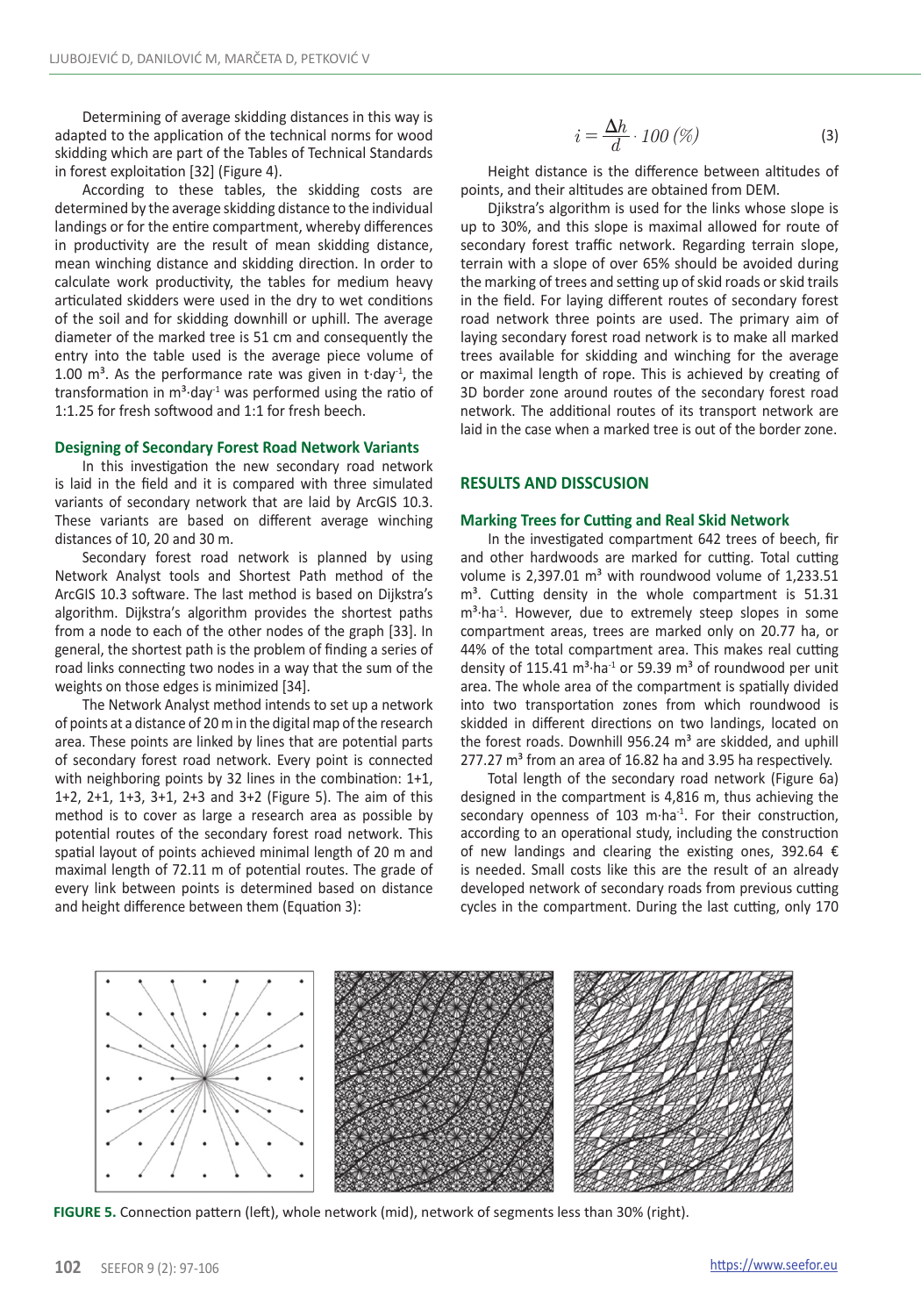m of new skid roads is added to the existing network. With the assumption that in the compartment an already built secondary road network does not exist, the length of skid roads for which it is necessary to calculate construction costs is 1,712 m, while 1,397.66 € is needed for the construction.

#### **Designing Variants of the Skid Network**

In the compartment, 1,173 points are interconnected with 20,777 segments of all slopes. Maximum slope for skid roads is defined by 30%, and the total number of segments used for the Dijkstra algorithm is 12,151.

## **Variant I**

This variant (Figure 6b) of the secondary forest road network in the compartment is adjusted to the maximum winch pulling distances of 20 m, and as a result of that in this variant the total length of the secondary road network is projected to be 8,441 m, thus achieving an openness of 181 m·ha-1. This network variant consists of 62 secondary roads. Fulfilling the conditions of the maximum length of the rope and the design of the secondary road on terrain slopes under 65%, and in order to ensure skidding of the total amount of wood, another landing was introduced in the transport zone from which wood is skidded downhill. In the category of skid roads, the total projected length is 5,590 m and the construction costs for this network are 14,352.62 €.

#### **Variant II**

The maximum planned winch rope length in this variant is 40 m, while the planned network consisted of 32 skid routes with 6,184 m in length, which gives an openness of 132 m $\cdot$ ha $^{-1}$ (Figure 6c). In this variant of the network, the total amount of wood is skidded to the three landings. Total length of planned skid roads is 3,288 m and construction costs are 7,426.68 €.

#### **Variant III**

This variant of the secondary network is most similar to the actual network since the maximum allowable winch rope length is 60 m (Figure 6d). This variant guarantees the maximum distance between individual secondary roads and their minimum length at the same time. The planned network consists of only 18 secondary forest roads and has a length of 4,842 m and openness of 104 m·ha<sup>-1</sup>. The construction cost of this variant amounts to 4,440.89 € for 2,219 m of skid roads.



**FIGURE 6.** Secondary forest network designed in the field (a) and simulated in the office by ArcGIS (b, c, d).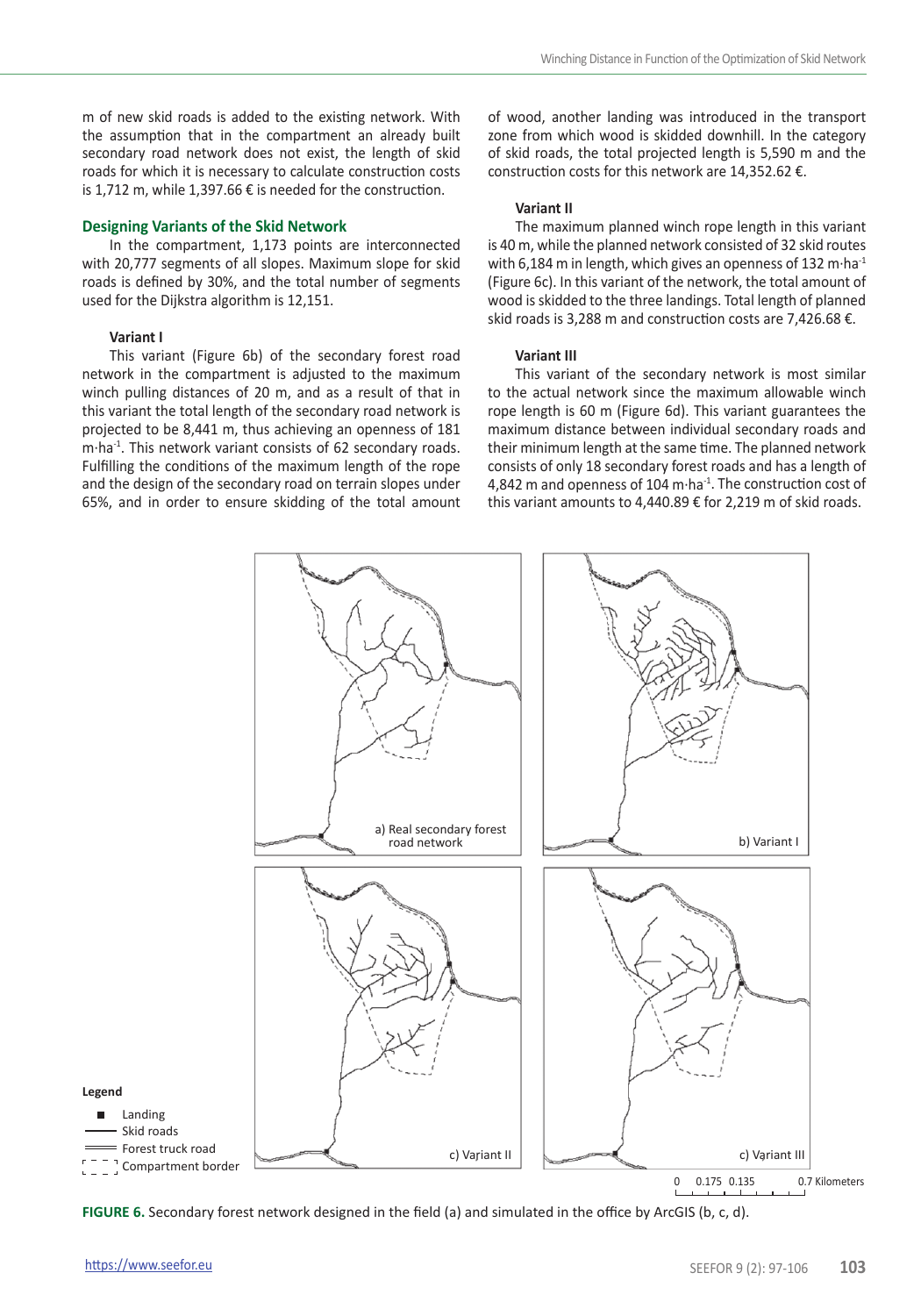|                                     |          | <b>Actual network</b> | Variant I | Variant II | <b>Variant III</b> |
|-------------------------------------|----------|-----------------------|-----------|------------|--------------------|
| Average skidding distance (m)       | Downhill | 690                   | 760       | 740        | 710                |
|                                     | Uphill   | 990                   | 920       | 910        | 920                |
| Productivity $(m^3 \cdot day^{-1})$ | Downhill | 83.89                 | 83.57     | 82.92      | 82.90              |
|                                     | Uphill   | 55.71                 | 59.99     | 59.50      | 58.26              |
| Skidding costs (€ $·m-3$ )          | Downhill | 6.85                  | 6.88      | 6.93       | 6.94               |
|                                     | Uphill   | 10.32                 | 9.58      | 9.66       | 9.87               |

**TABLE 1.** Mean skidding distance, productivity and skidding costs for the existing network and designed variants.

Compared to the mean skidding distance for skidding with the wheeled skidder according to Pičman *et al.* [35], which amounts to 300 m uphill and 800 m (1000 m) downhill respectively, in this investigation in case of downhill skidding for all variants the mean skidding distances are twice longer. In general, extraction process in the compartment is relativelly unfavorable. Apart from long skidding in the downhill direction, when skidding uphill the mean skidding distance is almost 1000 m long, which produces high skidding costs. Petković *et al.* [36] stated that in such cases when different directions of skidding exist, minimum costs can be achieved by optimum skidding pattern.

When talking about absolute openess, achieved values in all variants including the existing network of secondary forest roads are in the interval defined by Jeličić [5]. According to Danilović and Ljubojević [37], average density of the secondary forest road network for nine analysed compartments in Management Unit "Prosara" amounts to 105 m·ha<sup>-1</sup>. Almost the same values are achieved in the third variant of the designed and the actual network of secondary roads. On the other hand, within defined sample Petković *et al.* [36] found that the density of secondary roads in MU "Prosara" is 119.7 m·ha<sup>-1</sup>and in MU "Kozara-Mlječanica" 96.5 m·ha-1. Differences between individual compartments are expected because density of skid roads and skid trails is not only a function of winch rope length.

In comparison with the actual position of secondary network in the compartment, where the length of the skid roads is only 35% of the total network length, in all simulated variants the skid road share is more than 60%, and in Variant I even 77%. The rest are skid trails. This is the main reason why the cost of building the actual network of skidding communications in the compartment is almost 3 times smaller than the cost of network construction in Variant III, although these two variants have almost identical overall length of the network. When designing field secondary roads, they mostly represent skid trails, such as the ones on the ridges or positioned perpendicularly on the contours. The slope of these trails often exceeds the 30% limit defined here, especially when it comes to skidding downhill.

The achieved mean skidding distances are relatively similar in all variants. This is somewhat expected since the road network in all variants leads to two or three landings. However, when taking into account average length of the winch rope, considering all three new-design variants, it

can be said that there is almost no difference in productivity and skidding costs (Table 1). As network construction costs exponentially grow from Variant III to Variant I, without reducing the skidding costs, from an economical point of view the construction of this network is unacceptable. Imani *et al.* [38] compared the forest roads variants obtained by Dijkstra's method and the traditional method and found that by using the first method they obtained lower length and costs for 55% and 65%. Parsakhoo *et al.* [39] obtained shorter routes by 12.03% in average, by using Dijkstra's algorithm. In this investigation, by using the method of the shortest route, longer routes were obtained in relation to the existing network that is laid in a traditional way.

Sokolović *et al.* [40] state that the minimum transport costs could be achieved by using winch rope length of 40- 60 m. It is not recommended to use longer rope in sense of labour humanization during skidding and residual stand damage. In Management Unit "Bovan-Jelar", Pičman *et al.* [41] during the improvement of the existing secondary forest road network and adjustment to demanding terrain conditions used winch rope length of 45 m.

Surface of the investigated compartment covered by secondary roads is between 3.6% and 6.3%, at road width of 3.5 m. Another topic for discussion could be load of each road network. In Figure 7 it is presented how each network variant is loaded depending on distance. It can be seen that secondary road network variants with shorter winching distances are less loaded than those with longer distances, and real network is closest to Variant III. This fact could have impact on durability and maintenance of the secondary road network.

## **CONCLUSIONS**

Mean winching distance influences skidding costs, but only in variants where mean skidding distance is decreasing. For all three designed networks of secondary forest roads in the compartment, it has almost no effect on the reduction of mean skidding distance. Therefore, a dense network of secondary forest roads is justified only in those cases where smaller distance of winching is needed for some other reason, e.g. for a higher level of work humanization or ecological reasons. On the other hand, smaller winching distance requires more skid roads and skid trails, which is unfavorable from both the economic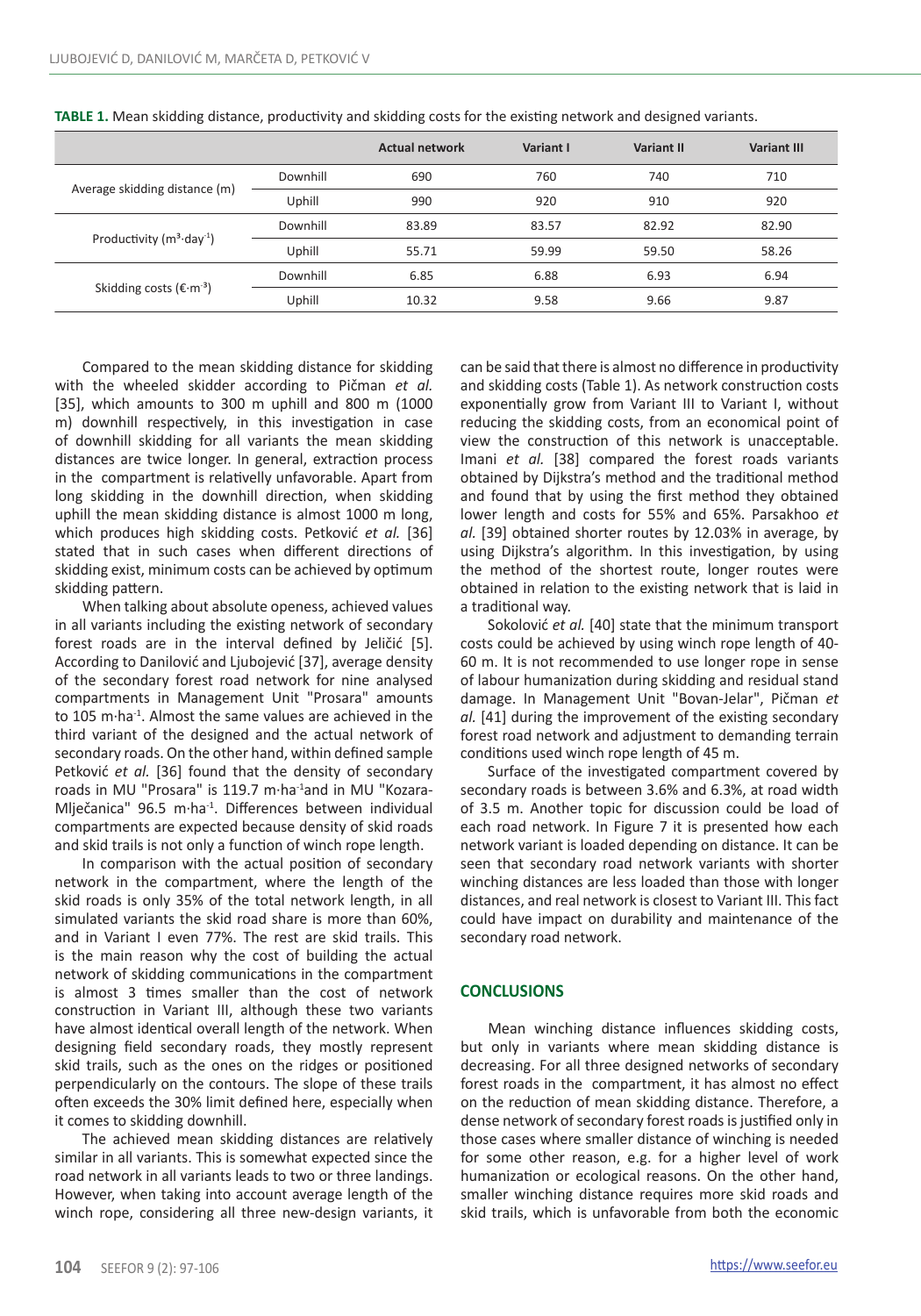

**FIGURE 7.** Load of skid network in different variants.

and ecological point of view, especially on steep slopes. In the end with the degree of density of secondary forest roads will be decided on the basis of archived average price of wood assortment and environmental guidelines. Small differences in skidding costs between variants have no practical significance except for large quantities of wood assortments. Spatial and network analysis tool is

useful for secondary forest road network development and especially for large forest areas where there is a significant potential for this method. Another aspect is related to the primary and secondary openness of forest areas. Such tools, including network algorithms such as Dijkstra′s algorithm, need greater attention in road network planning processes.

## **REFERENCES**

- 1. IUFRO 1995 Forest work study. Nomenclature. Test Edition valid 1995-2000. International Union of Forestry Research Organisations WP 3.04.02, Swedish University of Agricultural Sciences, Department of Operational Efficiency, Garpenberg, Sweden, 16 p
- 2. DOBRE A 1995 Forest roads. Biotechnical faculty, Department for forestry and renewable forestry resources, Ljubljana, Slovenia, 70 p
- 3. POTOČNIK I 2004 Forest network. Manuscript, University of Banja Luka, Faculty of Forestry, Banja Luka, Bosnia and Hezegovina, 73 p
- 4. SOKOLOVIĆ DŽ, BAJRIĆ M 2013 Forest opening. University of Sarajevo, Faculty of Forestry, Sarajevo, Bosnia and Hezegovina, 250 p
- 5. JELIČIĆ V 1983 Forest roads and trails. SIC Education and training SRH. Zagreb, Croatia, 192 p
- 6. JELIČIĆ V 1977 Opening of cutting area with forest road network in forests of beech, fir and spruce. *Worksof the Faculty of Forestry University of Sarajevo*21 (1-2): 65-97
- 7. BOJANIN S 1983 Factors of optimal openness in secondary openings. *Mehanizacija šumarstva* 11-12 (8): 322-325
- 8. FAO 1998 A Manual for the Planning, Design and Construction of Forest Roads in Steep Terrain. Food and Agriculture Organization of the United Nations (FAO), Rome, Italy, 130,15 p
- 9. PUBLIC FORESTRY COMPANY "ŠUME REPUBLIKE SRPSKE" 2017 Rulebook about designing, construction, maintenance and reconstruction of tractor roads and trails. Banja Luka, Bosnia and Herzegovina, 18 p
- 10. DYKSTRA D P, HEINRICH R 1996 FAO model code of forest harvesting practice. Food and Agriculture Organization of the United Nations (FAO), Rome, Italy, 75 p
- 11. MARČETA D, PETKOVIĆ V, KOŠIR B 2014 Comparison of two skidding methods in beech forests in mountainous conditions. *Nova mehanizacija šumarstva* 35(1): 51-62
- 12. REBULA E 1983 Optimal density of skid trails. *Mehanizacija šumarstva* 8 (3-4): 317-321
- 13. URADNI LIST REPUBLIKE SLOVENIJE 2004 Rules on forest roads. Uradni list Republike Slovenije RS 104/2004<br>LIRL: https://www.uradni-list.si/glasilo-uradni-list-rs/ [https://www.uradni-list.si/glasilo-uradni-list-rs/](https://www.uradni-list.si/glasilo-uradni-list-rs/vsebina?urlid=2004104&stevilka=4445) [vsebina?urlid=2004104&stevilka=4445](https://www.uradni-list.si/glasilo-uradni-list-rs/vsebina?urlid=2004104&stevilka=4445)
- 14. PIČMAN D 2007 Forest roads. University of Zagreb, Faculty of Forestry, Zagreb, Croatia, 460 p
- 15. ZDJELAR M 1990 The impact of skid road construction methods on work productivity and efficiency, tree damage and work load. *Mehanizacija šumarstva* 15 (1-2): 3-26
- 16. [31] PETKOVIĆ V, POTOČNIK I 2018 Planning forest road network in natural forest areas: a case study in Northern Bosnia nad Hrzegovina. *Croat J For Eng* 39 (1): 45-56